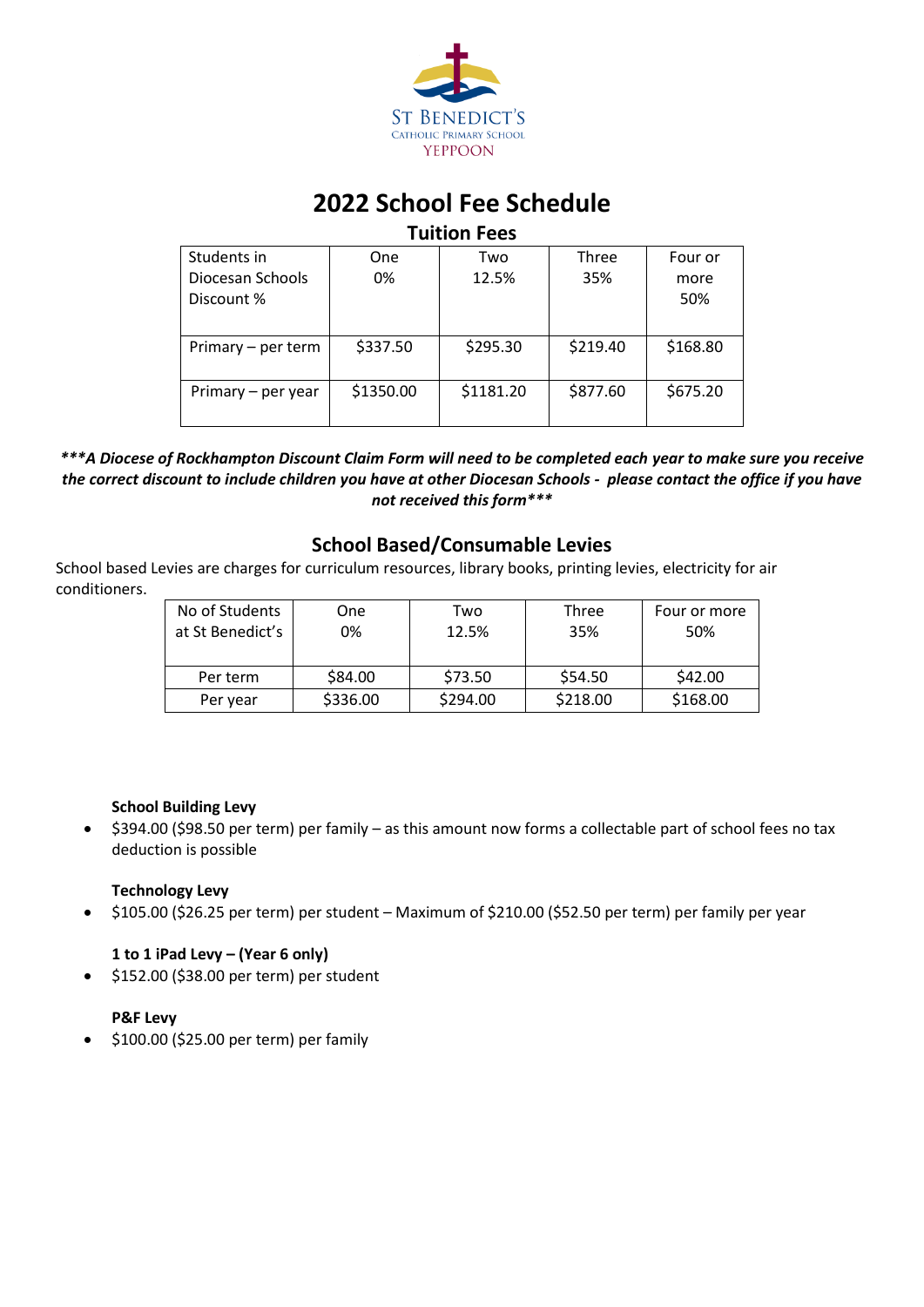# **SCHOOL FEES**

#### **Why School Fees are necessary?**

Federal and State governments acknowledge the right of parents to choose the school which best suits their children's needs for educational, religious, cultural or other reasons.

However, in comparison with funds spent on students in government schools, government funds committed to nongovernment schools remain limited. Your contribution through school fees is essential to the continued operation of your Catholic school.

# **Funding Building Costs and School/College Infrastructure**

Families will appreciate that there is a substantial cost to the Diocese in maintaining and developing the existing school buildings. It is necessary to raise capital income to service related debt or to otherwise support capital works. A differential approach is in place to account for capital income as shown below.

#### *Diocesan Primary Schools – Building Levy*

Each family will be charged a building levy (Primary) of \$96.00 per term (\$384 per year) per family with normal school fee billings.

As this amount forms a collectable part of school fees, no tax deduction is possible.

#### **School-Based Levies:**

School-Based Levies are charges for curriculum resources, library books and printing levies. These levies are set by the School Board – to be no greater than 25% of the non-discounted tuition fees per student.

# **Specific Purpose Charges:**

Additional charges may apply for specific purposes e.g. travel and accommodation related to school field trips and camps, excursions and transport to swimming pools etc. As well, some secondary subjects require additional charges for materials used, e.g. home economics, manual arts, etc. These costs are additional to school-based levies.

#### **Parents' & Friends' Levies:**

Parents and Friends' (P&F) in consultation with their school community and School Board may introduce a P&F levy in lieu of significant fund raising. Such a levy is voluntary and not included in the 25% as for General Levies.

#### **Technology Levy:**

Schools may charge a Technology Capital Levy of \$105.00 per student up to a maximum of \$210.00 per family. This levy would not be included as part of the 25% as in general levies.

In situations where a family has two or more children across Catholic Diocesan Primary and Secondary Schools, the priority for payment of the levy will be given to the Diocesan Primary School. The levy is to be used strictly for technology capital purposes at the school level.